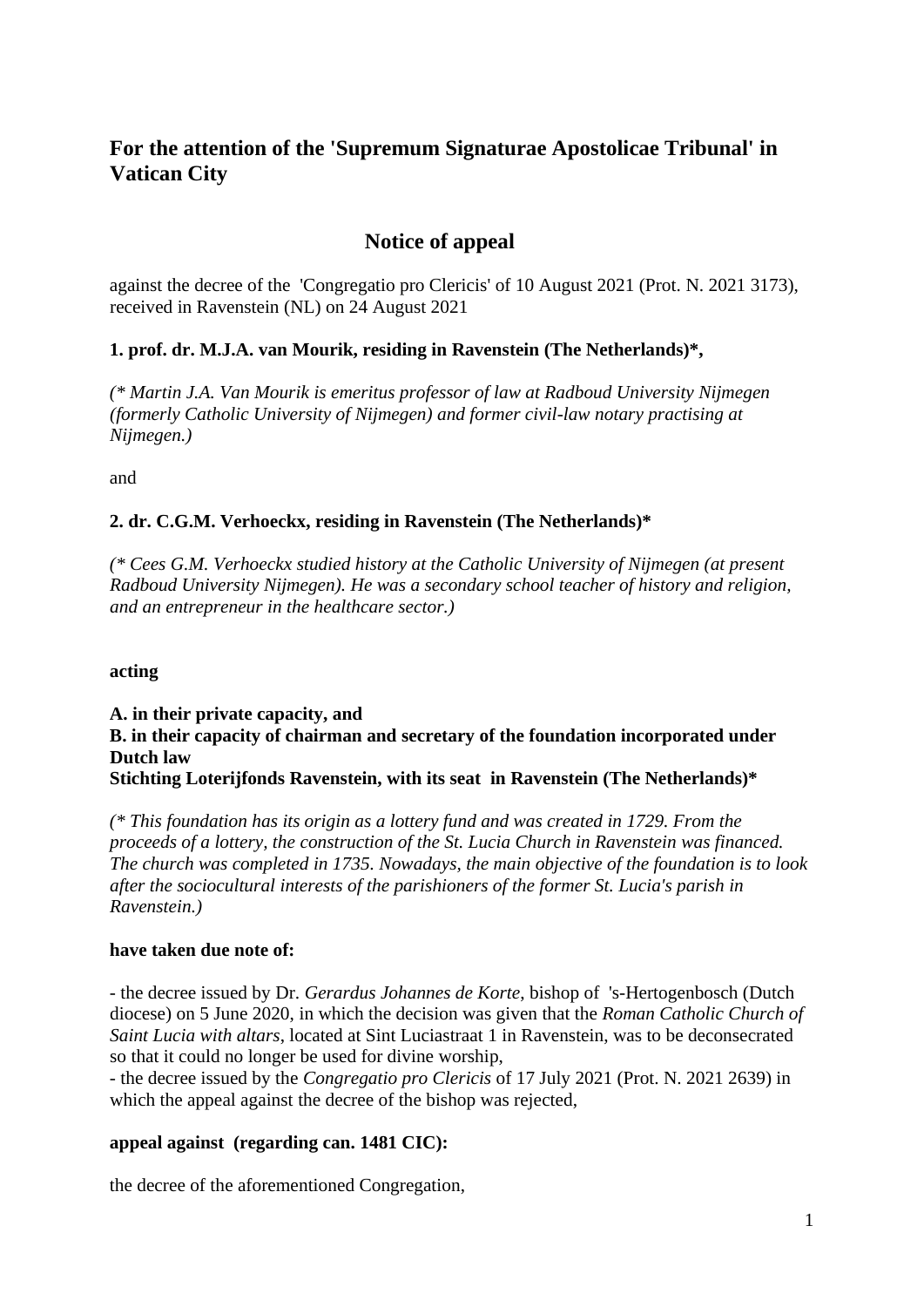#### **whereas:**

## **Introduction**

This document is an appeal against the decree of the Congregation for the Clergy. In this decree, the appeal of the appellants against the decree of Bishop G.J. De Korte of 20 July 2020 was dismissed. Initially, the decree of the Congregation had been issued on 17 July 2021; however, it was revoked by decree of 10 August 2021. On this date, a new decree was issued because the decree of 17 July 2021 contained several serious errors.

The appellants hereby request that the contents of their objection submitted on 28 June 2020 as well as the appeal submitted on 11 August 2020 be considered to be repeated and incorporated herein.

By decree of 5 June 2020, the St. Lucia's Church was deconsecrated so that it could no longer be used for divine worship. The objection/appeal is directed against this deconsecration.

The appellants appeal *pro se* and in their capacity of board members of the foundation "Stichting Loterijfonds Ravenstein" (hereinafter referred to as "the Loterijfonds"). This foundation was created in 1729. In that year, its ruler, Karl Philipp Theodor, Elector of Pfalz-Neuburg and Lord of Land van Ravenstein, granted the Loterijfonds a concession to organize a lottery. The lottery was intended as a means to raise money that would be used to build a new catholic church in Ravenstein. Ravenstein was the capital of Land van Ravenstein.

The lottery was a big success. The church was completed as early as 1735 and consecrated in October of that year. From the very beginning, the church was a symbol of religious freedom, because at the time, in the Low Countries under the control of Holland, there was no freedom of religion. Calvinism was the official state religion; Catholics were not allowed to hold public offices and could not be an army officer, civil-law notary, lawyer, or physician. Furthermore, the church is special from an architectural-historical point of view. It is one of the few German baroque churches in the Netherlands, if not the only one.

This already evidences that there is a special connection between the foundation and the St. Lucia's Church. This close connection existed not only at the time of the construction and inauguration of the Church, but also during the almost 300 years that have gone by since then. Time and again, the Loterijfonds contributed to the maintenance of the Church and the parsonage, and the support of the priests of the parish.

#### **To substantiate the appeal, we point to the following.**

#### **I. With regard to proper procedure**

1. The way in which the objections and the arguments put forward were dealt with justifies the conclusion that no proper procedure was followed and that there has been no 'correct administration of justice' (Can. 1445 CIC). On the contrary, the procedure followed was anything but proper and careful. For this reason alone, the decree of the Congregation should be set aside. This will be further substantiated in this notice of appeal.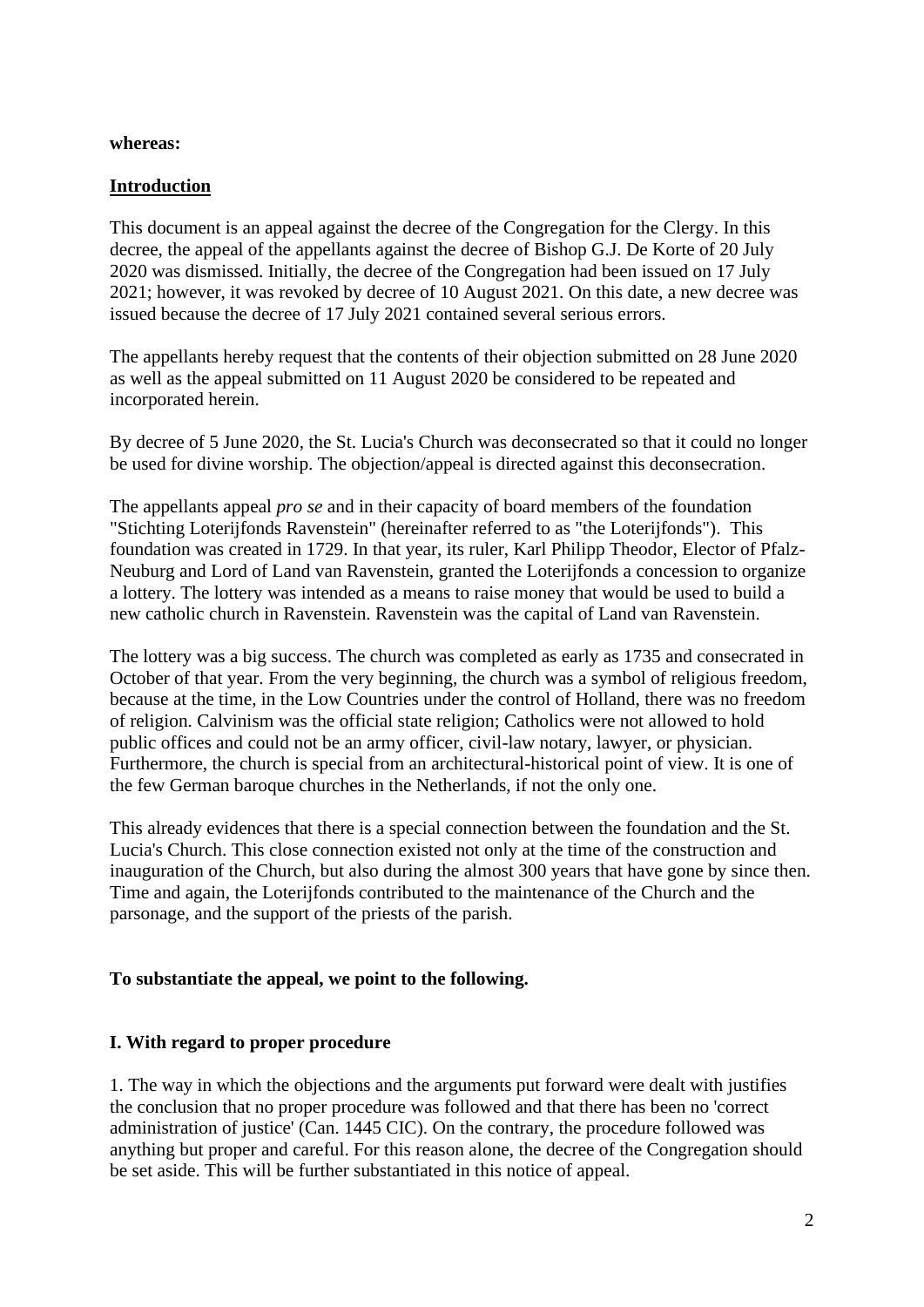2. The Congregation adopted the assertions and arguments put forward by the Bishop of 's-Hertogenbosch indiscriminately, without any investigation, even though the appellants contested them with reasons. There is no evidence of a critical attitude with regard to the information submitted and no effort to establish the truth. This point will be explained below.

3. The initial decision of the Congregation (paragraph 14) of 17 July 2021, in which it is stated that the decree of the 'Archbishop of Utrecht' is upheld, with reference to this Archbishop earlier in the decree (paragraph 13), even though this Archbishop is not involved in the proceedings in any way, is typical of the lack of due care.

4. Even though the Bishop of 's-Hertogenbosch has to rely on the information provided by the Priest to a considerable extent, it is his duty to weigh that information and, where necessary, to verify it, especially when that information of the Priest is contested with reasons. This is all the more, so given the incomplete and imbalanced composition of the parochial church council. Only four people hold a seat on the council, one of them being the Priest, instead of the prescribed number of five, and no parishioner from the former St. Lucia's Parish holds a seat on the council.

5. The bishop is aware of the fact that the Priest lacks elementary social skills, as a result of which there is no vital parochial cooperation since 2015, of which Ravenstein is now a victim. The Priest was not willing to talk with the Loterijfonds about the existing disputes.<sup>1</sup>

### **II. With regard to hearing the parishioners and the local community:**

6. In general, it is accepted in the Dutch dioceses that the deconsecration of a parish church requires *a careful, proper procedure*. According to the expert of canon law, *mgr. dr. J. Hendriks*, the hearing of 'the' parishioners and the drafting of written reports of those meetings form a part of that procedure. Can. 50 CIC prescribes that those whose rights can be injured by the decree must be heard. Naturally, this includes the parishioners of a parish, whose church is threatened to be deconsecrated. The Priest should have heard the parishioners and should have attached the reports of these hearings to the request to the Bishop to deconsecrate the church.<sup>2</sup> He failed to hear the parishioners, even though it was possible to hear them.

7. If a procedure is characterized by a lack of due care, the administration of justice comes under severe pressure. It is true that the fact whether parishioners have been properly heard or not *as such* does not preclude the validity of the deconsecration decree. But in that case, there is no *careful, proper procedure* if there are no reasonable arguments for not consulting the parishioners (and the local community).

With regard to this, the Congregation states that "Die anhörung betroffener personen ist relevant, jedoch keine bedingung für die Gültigkeit der Verwaltsungsaktes", but this is contrary to Can. 50 CIC. After all, there is no evidence whatsoever that it was impossible to hear the parishioners. On the contrary: parishioners have insisted on communication, however

<sup>1</sup> In 2015, St. Lucia's Parish of Ravenstein was incorporated into the St. John the Baptist's Parish of Schaijk. In the merger plan, the St. Lucia's Church was designated as one of the three 'principal churches' with regard to which '*every effort*' would be made to keep them open. As early as 2016, the church was closed for contested reasons. Now, as the first of the ten churches in the parish, the St. Lucia's Church is threatend to be deconsecrated and can no longer be used for divine worship.

<sup>2</sup> According to Mgr. Dr. J. Hendriks, at present Bishop of Haarlem-Amsterdam, website Arsacal, 23 April 2016. See for instance also 'step 4' of the 'Procedure in the Archdiocese of Utrecht'.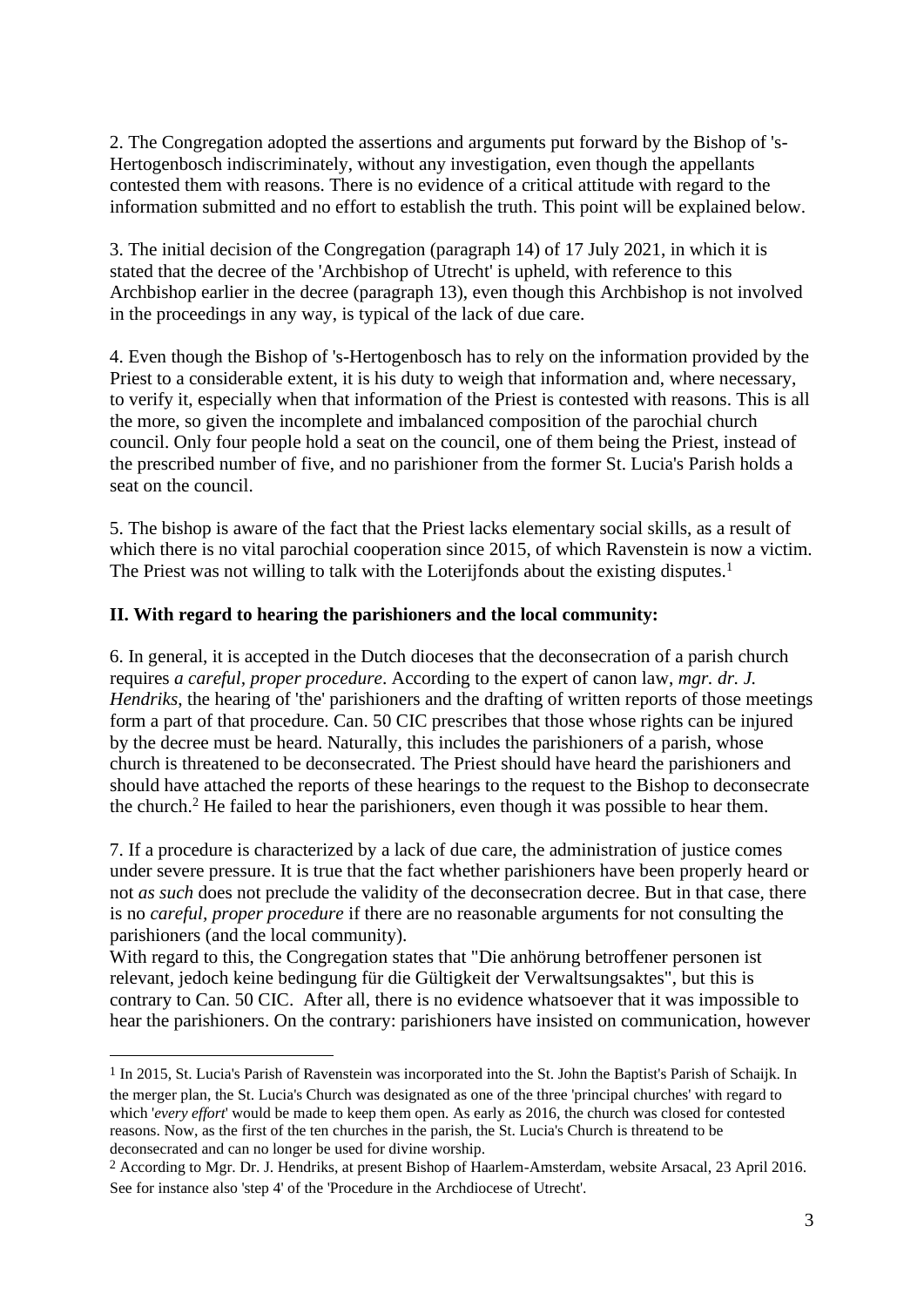in vain. This means that the decree must be set aside because of the failure to comply with the obligation to hear the parishioners.

8. The hearing of parishioners and the local community is of vital importance. After all, the sacred use of the building and its future use are at stake. The 'grave causes' given for the deconsecration, to what extent are they valid? Have all the consequences for the local parishioners and the local community been properly commented on? Are there perhaps sound alternatives, such as *dignified other uses* which are not contrary to the holiness of the place (Can. 1210 CIC, second sentence)?

9. In this connection, the bishop and the Congregation refer to a

*'list of many moments of contact and consultation with the location council, parishioners, interested parties, government, experts and the diocese.'* 

Neither the Priest, nor the Bishop in the objection proceedings, nor the Congregation in the appeal proceedings were willing to allow inspection of that list, without giving any reason, let alone a valid reason. The Congregation is of the opinion that access to that list is not necessary and, from a procedural point of view, not required. With that, the Congregation disqualifies itself. It has already been demonstrated above that with this, it acts contrary to canon law.

The procedural position of the appellants requires that they can form an opinion on this list. All the more so given that there are serious doubts about the realistic nature and meaning of it.

10. It is therefore extremely important in the appeal proceedings to assess if a careful, proper procedure and the proper administration of justice require that the appellants are allowed to inspect the list. The decisions of the Bishop and the Congregation were given in part based on documents that the appellants were deliberately not allowed to inspect, despite their various requests to that end. By denying the appellants access to documents, the general legal principle of "equality of arms", which also applies in canon law, is violated, which should result in the decree being set aside.

11. With regard to the list referred to in 9, which was provided by the Bishop at the eleventh hour (August 2021), the following can be pointed out:<sup>3</sup>

(1) The location council (*locatieraad*) is mentioned but was asked by the parochial church council to 'stay out of this highly complex and also emotional discussion'.<sup>4</sup> The location council strictly complied with this, which gives rise to the question if it did not neglect its parochial responsibility. The parish and the location council *never* discussed the deconsecration with the parishioners.

(2) As already mentioned, 'the' parishioners were never invited to give their vision on the plans to deconsecrate the St. Lucia's Church. In December 2016, the church was closed all of a sudden, for debatable reasons. On 13 February 2019, *at the initiative of a few parishioners*, joined in by the location council, a meeting was organized at which the structural condition

<sup>3</sup> Only after being urged repeatedly, the Diocese sent a list to the Loterijfonds on 17 August 2021. It confirmed what was already assumed. The parishioners were not consulted about the deconsecration. It consists of a mishmash of communications and contacts. Upon verification, it is evident that several dates are incorrect and that the list contains untruths.

<sup>4</sup> Email of 24 October 2019, 9:19 hours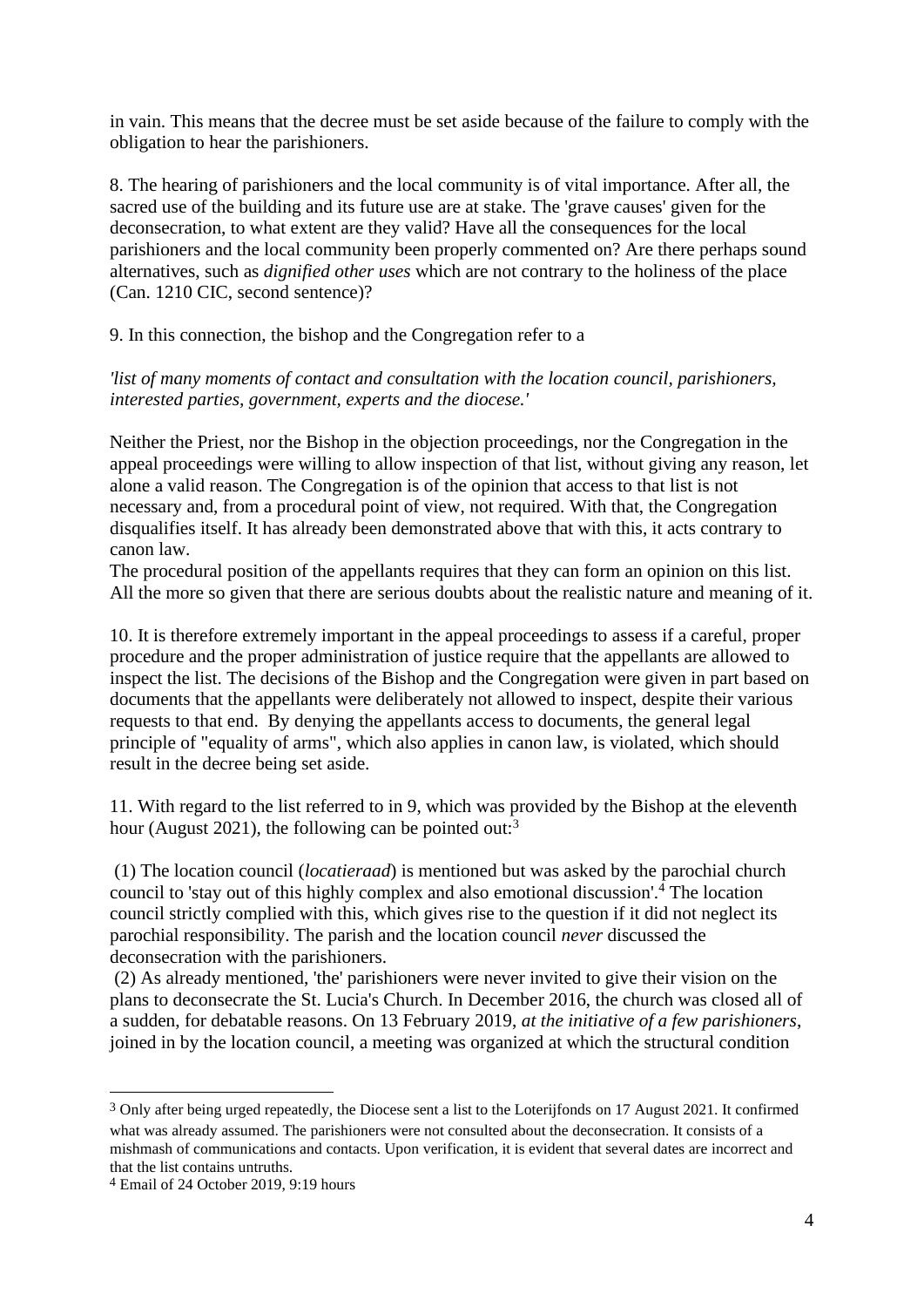and the possible uses of the church building were on the agenda, but maintaining the sacred function was not discussed on that occasion.

(3) The 'interested parties' mentioned on the list are the prospective buyers of the church and parsonage, property developers and politicians. Why are they on the list?

(4) Representatives of the Municipality of Oss, of which Ravenstein forms a part, and the socalled local *Dorpsraad* (Village Council) of Ravenstein can be classified as 'government'. There is nothing known about the contents of those meetings, except that the chairman of the Village Council has assured us that the deconsecration was *never* discussed. In fact, the Municipality of Oss and the Village Council should not concern themselves in any way with the sacred use of St. Lucia's Church.

(5) Those 'experts' are a few restoration and renovation experts as well as affiliated contractors. They also have nothing to do with the decision on the sacred use.

(6) The employees of the Diocese will no doubt have been consulted, if only to discuss the strategy to be followed. Although the St. Lucia's Church is the most valuable church of the parish (and the municipality) from a cultural-historic point of view, it nevertheless is the first church that the parish wants to close. That requires consultation and legal assistance, but also says something about the role of the Diocese in the process. But it cannot be explained as 'the hearing of parishioners'.

(7) Naturally, the *secret* consultations about the sale of the parsonage and the church cannot be regarded as 'the hearing of parishioners', leaving aside the fact that the prospective buyers cannot in any way be considered as parishioners.

(8) It is distressing that meetings with the Loterijfonds are also mentioned, while it is an established fact that the deconsecration of the church and its consequences were *never* discussed. It was presented as a fact.

12. The conduct of the Bishop of 's-Hertogenbosch is in flagrant contradiction to his 'policy plan' titled '*Samen bouwen in vertrouwen' (Building together in trust)*, dated 8 October 2016. In it, Bishop De Korte states:

*'A process-based consideration of the closure of churches is of the utmost importance. After all, as many parishioners as possible must be included in the process. When an open and communicative policy is pursued, the damage as the result of the closure of a church will be reduced to a minimum. Clear information is crucial.'*

Obviously, these are empty words. This is a very depressing observation that seriously harms the reputation of the Church.

13. To further substantiate and explain the lack of due care in the course of the procedure, the following must be pointed out:

(a) On 9 August 2019, the Loterijfonds and the parish signed a *letter of intent* with the consent of the Diocese, which provided for the submission by the parish of an application for a special government grant ( $\epsilon$ 2.4 million) and the sale of the church to the Loterijfonds. The grant related to the restauration *and innovation*. The primary restauration costs were estimated at approximately  $\epsilon$ 1 million. After the transfer of title, the Loterijfonds would take over the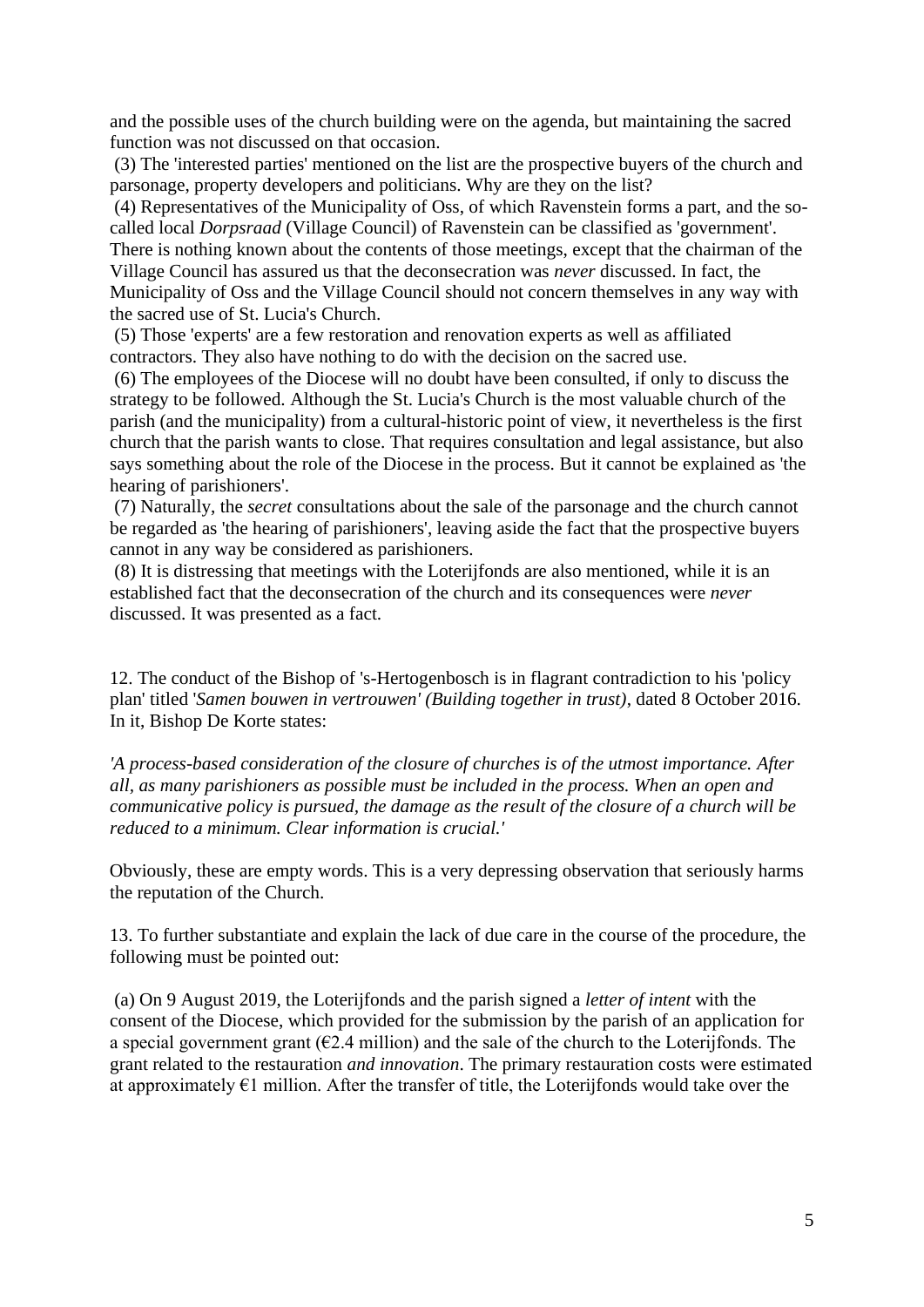grant application. On 2 September 2019, this letter of intent was broken *unilaterally and with a lie* by the parish.<sup>5</sup>

(b) It became clear that as of February 2019, therefore before the letter of intent referred to above was signed, the parochial church council had been negotiating, in all secrecy, with two entrepreneurs who do not have any ties with the Catholic church. These entrepreneurs were interested in the *parsonage with garden* adjacent to the church. In it, they can continue their business. In connection with those negotiations, in the summer of 2019 it became important that the entrepreneurs – for reasons that are not totally clear –not only bought the parsonage, but *also the church*. After all, the parochial church council always insisted on the sale of the church and parsonage as a 'package deal'. The sale of the package is concluded on 9 July 2020.<sup>6</sup>

(c) The foregoing explains why the parochial church council breaks the letter of intent all of a sudden on 5 September 2019 and why there has been *no consultation whatsoever* with the parishioners about the future of the St. Lucia's Church between February 2019 and July 2020. This course of events cannot be regarded as a careful and proper procedure, all the more so since the Loterijfonds was marginalized with a lie on 2 September 2019. It is unacceptable that the parochial church council acted contrary to the letter of intent that it signed with the Loterijfonds and broke the letter of intent just when it was no longer possible for the Loterijfonds to apply for a grant for the restauration of the St. Lucia's Church. The parish church council deliberately acted contrary to the agreements made with the Loterijfonds, perhaps motivated by financial gain!

(d) The fact that the church was cleared from its sacred objects *during* the objection and appeal proceedings is appalling. Shocking photographs of this vulgarity were attached to the appeal submitted to the Congregation so you may be familiar with them.

(e) It is also very disappointing that neither the Bishop nor the Congregation have deigned to express any appreciation for the legal and emotional involvement of the parishioners and the Loterijfonds.

### **III. Regarding the 'grave causes' (***graves causae***) that 'suggest' that the St. Lucia's Church no longer be used for divine worship (Can. 1222 CIC)**

# **A. The church as a building**

14. The Congregation wrongfully assumes that the church is 'baufällig' (dilapidated). It also does not mention the basis of this assumption. Even the parochial church council does not argue that the church is in a dilapidated state. In this connection, the distinction between restoration and renovation is, wrongfully, not made. According to an expert opinion<sup>7</sup>, to open the church safely approximately  $\epsilon$  1 million is needed instead of  $\epsilon$  2.7 million, which amount

<sup>5</sup> When the parish claimed that the grant application could not go through because there was no funding for the missing €600,000.-, this was a lie. The Loterijfonds was never asked. And the amount mentioned above could easily have been financed with the proceeds from the sale of the parsonage. A dirty game was played.

<sup>6</sup> The purchase price was  $\epsilon$ 750,000.-, so that having regard to the value of the parsonage, it can be assumed that approximately €600.000.- was allocated to overdue maintenance of the church. It is not clear if the buyers are obliged to actually use that amount for the restoration/renovation of the church and who will be verifying that. 7 Expert report RASP 2 May 2018, p. 30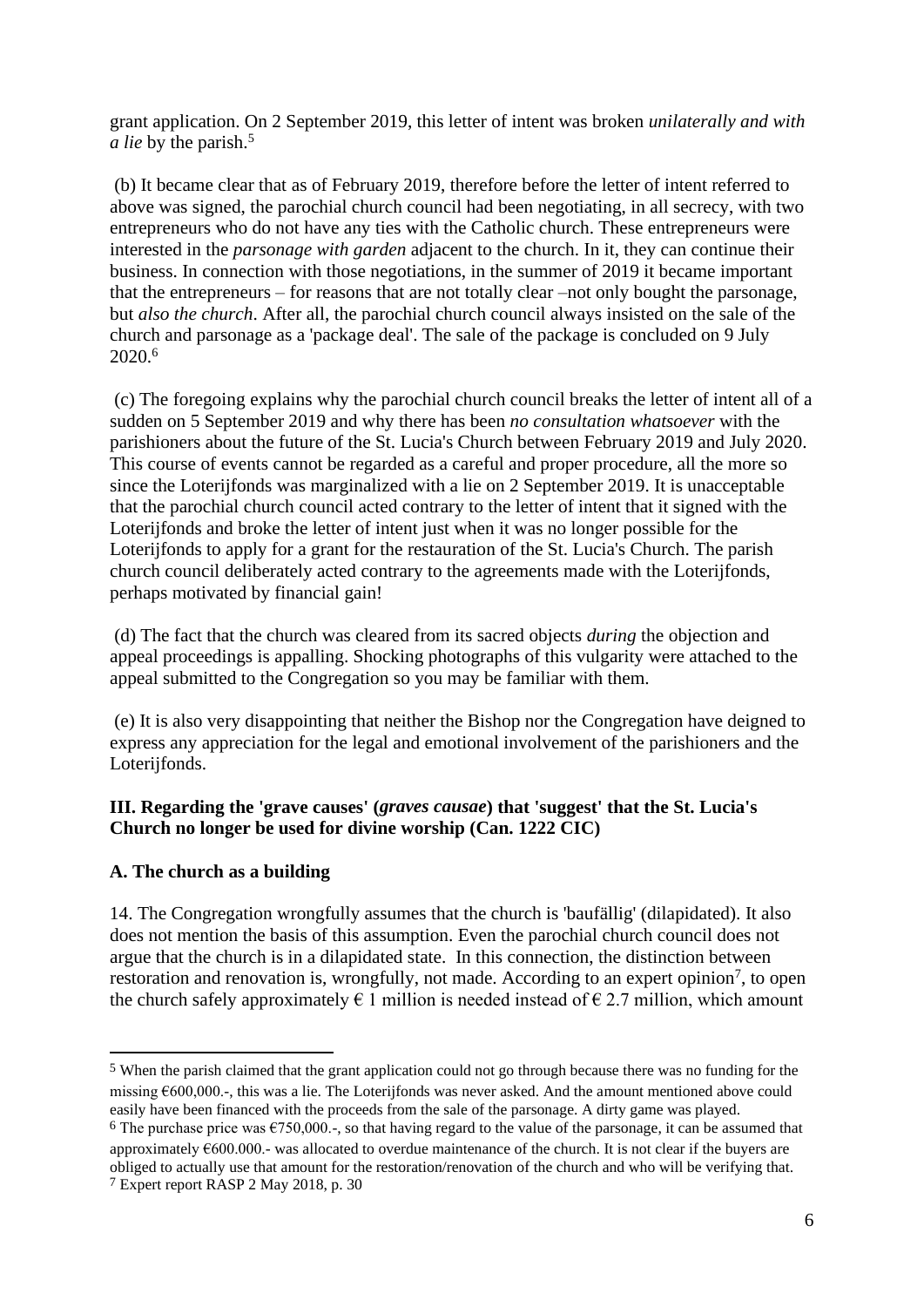relates to the renovation of the building, in particular to making it more sustainable.<sup>8</sup> Having regard to the grant opportunities for monuments in the Netherlands, the restoration of the St. Lucia's Church and its reopening are feasible in the near future.

15. It is wrongly argued that in the merger in 2015, the church community of Ravenstein contributed 'apart from leased land, only approximately  $\epsilon$ 320,000 to the new parish.' The parsonage of Ravenstein with garden – publicly offered for sale in 2019 at  $\epsilon$  1,400,000.- – is conveniently not taken into account. This is unseemly.

16. It is even worse that the Congregation fully disregards that as a result of the transfer of title to the building to, for instance, the Loterijfonds, the parish would be relieved from all future costs and concerns regarding the maintenance, restoration, and renovation of the building. It is therefore incorrect to argue the contrary as a 'grave cause'. It is generally accepted that a sacred church building does not necessarily have to be the property of the parish.<sup>9</sup>

17. Moreover, in 2015 the promise was made in the merger document that '*every effort*' would be made to keep the St. Lucia's Church open as one of the three main churches of the new parish. The abrupt closure of the church in 2016 – for highly controversial constructional reasons – and thereupon its sudden deconsecration by decree as of 1 July 2020, after secret negotiations and without having consulted the parishioners, are not in line with that promise. Both the parish and the Bishop violate the standards of decency and the rules applicable to it/him.

# **B. The commitment of the community of Ravenstein to the St. Lucia's Church**

18. The large demonstration on 14 September 2019<sup>10</sup> clearly indicates that the community of Ravenstein is highly committed to the St. Lucia's Church. As with all church communities in the parish, this is no longer reflected in high numbers of Mass attendees or the financial contributions. Most people's faith is dormant. The social skills of the Priest, which leave much to be desired, and the closure of the church do not contribute to a new impetus, for that matter. However, by deconsecrating the church so it can no longer be used for divine worship, any new course towards revitalizing the Catholic community in Ravenstein is blocked and at a dead end.

19. The mere fact that not many parishioners attend Mass is not sufficient reason to deconsecrate a church. It is highly likely that until its abrupt closure, Masses at St. Lucia's Church were as well-attended as those in other churches within the parish. This is in line with the general experience that it is an illusion to hope that the Catholics of Ravenstein will form a community around a church in the vicinity. As a matter of fact, the continued existence of those churches is highly uncertain. The degree of participation of the faithful is not higher that in Ravenstein.

<sup>8</sup> In the merger document of 2015, it is mentioned that the costs of renovation of 'St. Lucia's Church, parsonage and chapel' are estimated at approximately €1.5 million. Mind you: of the *church, parsonage, and chapel*! 9 See the 'Procedural Guidelines' of the Congregation for worship and the sacraments of 30 April 2013. 10 See the image that was attached to the notice of appeal addressed to the Congregation.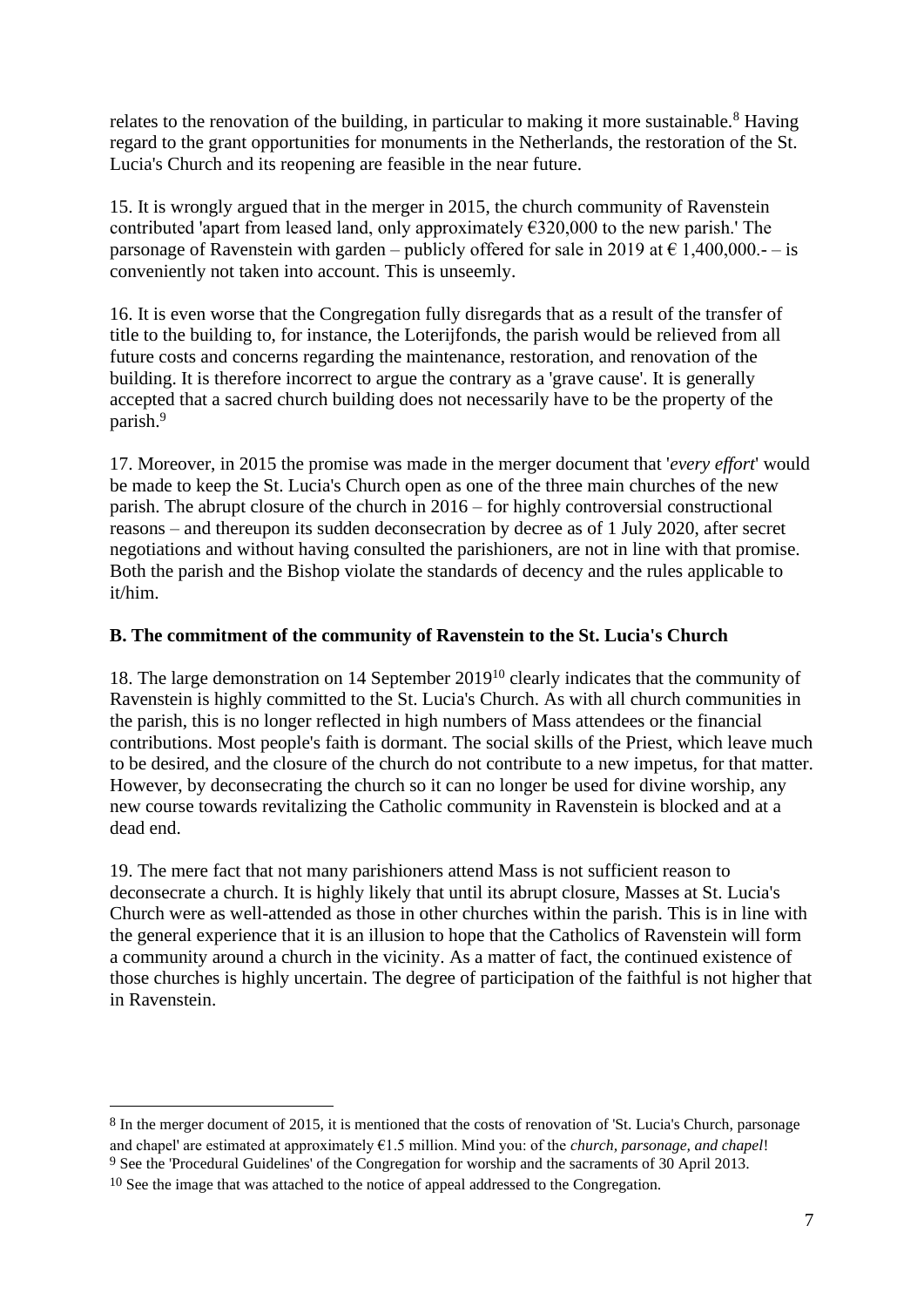# **C. The 'good of souls' of the faithful (Can. 1222(2) last sentence CIC)**

20. Can. 1222 CIC requires that the good of souls suffers '*no detriment*' if a church can no longer be used for divine worship. Thus, '*no detriment*'. If the parishioners of Ravenstein are hindered in the practice of their religion, in particular in the celebration of the Eucharist, the good of their souls is at stake. In that case, the Bishop cannot issue a deconsecration decree.

21. Any reference to churches in the vicinity, that are still open at present, disregards the importance of the local parish church. This is all the more so given that in 2015, the St. Lucia's Church was designated as one of the three main churches of the Parish of St John the Baptist with its seat in Schaijk. This designation was probably also based on the important cultural-historic position of the church and its baroque architecture and interior. Anyway, the existence of the churches in the vicinity of Ravenstein are already at stake.

22. The Congregation refers the parishioners to the St. Joseph's Chapel and the Garrison Church, both located in Ravenstein. That cannot be taken seriously. The Garrison Church is a former protestant church that is the property of the municipality of Oss, with no cross to be seen. It is mostly used for concerts and expositions.

As for the St. Joseph's Chapel, in April 2017 the location council declared that it was 'unsuitable for Sunday services'! Moreover, the location council stated that it 'is not big enough for services that many parishioners want to attend'. <sup>11</sup>

### **D. New uses/joint use**

23. The deconsecration of a church, after which it can no longer be used for divine worship, preferably is to take place if it is established that the church can be relegated to 'profane but not sordid use'. With regard to that, the Congregation, without any question whatsoever, follows the Bishop who argues:

# *'A profane but not sordid use is achievable, maintaining the building for the community for cultural and social purposes.'*

24. From the recently published 'policy plan' (with budget) of the entrepreneurs who purchased the church and are now behind the foundation 'Stichting Erfgoed Lucia', it is crystal clear that the objectives pursued are mostly of a *commercial* nature that cannot be regarded as 'cultural and social' purposes as referred to above. What guarantees are there *in practice* for a 'not sordid use', *also in the long term*?

25. The fact that commercial objectives are pursued is evident from the policy plan and, for instance, from the images published by the buyers on a website of a dining room (in the church), the installation of a large platform on the former chancel, and the intention to convert the sacristy into a kitchen. This while many people, including children, are buried beneath the church floor.

26. In August 2019, the Loterijfonds submitted a conversion plan to the parish. This plan provides for a cultural and social use as reasonably envisaged by the Code and the Bishop. It is distressing that this plan was brushed aside by the breaking mentioned above of the letter of

<sup>11</sup> Circular letter of April 2017, distributed by the location council of Ravenstein and surroundings on the stationery of the Parish of St. John the Baptist.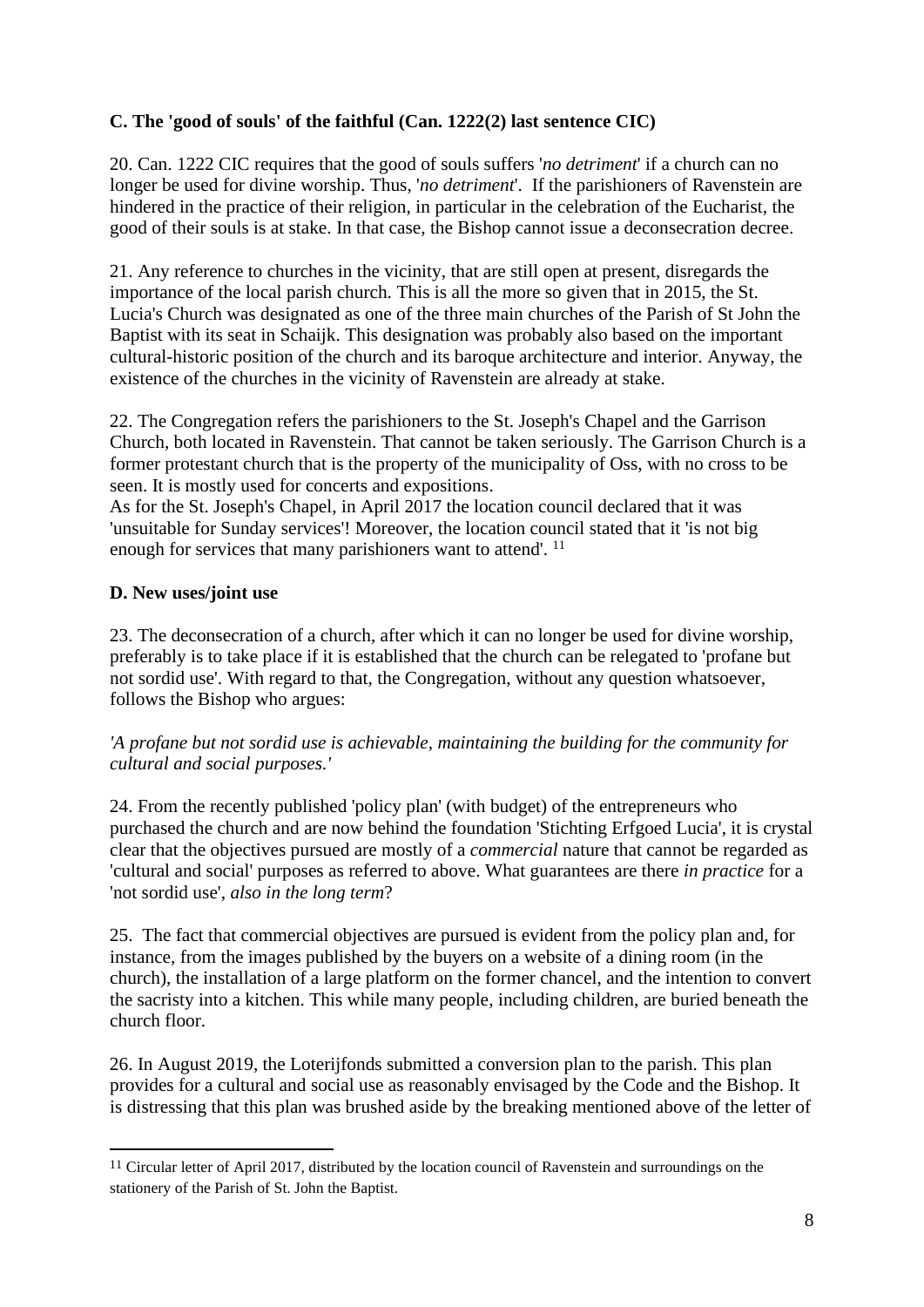intent (see no. 11). The Loterijfonds as such – having regard to the object of this fund –  $by$ *definition* warrants that primarily cultural and social objectives will be pursued in the spirit of the Catholic Church. Why is this fact disregarded?<sup>12</sup>

27. Since the parish evaded every possibility of consultation with the parishioners and the Loterijfonds about the sacred use of the church, the possibility of combining the sacred use with a *profane but not sordid use* was never explored, even though a reasonable application of Can. 1210 CIC would make this possible. And why would a Bishop of the Roman Catholic Church, who serves the interest of the church, be against that if the sacred status of the building is warranted? The answer to this question is also highly relevant but not given till now.

28. Superfluously, it is established that the lack of priests cannot be an argument to deconsecrate a church. Moreover, other churches in the parish would sooner be eligible for deconsecration.

# **IV. Regarding the cultural-historical and art-historical aspects**

29. Under canon law, the cultural- and art-historical value of a church and its inventory is not considered as an aspect that precludes the closure of a church. However, this does not mean that these values can be brushed aside with indifference. In a proper and careful procedure, they are taken into account; there is no evidence whatsoever that this was done in this case.

30. On the occasion of the merger in 2015, the closure of 7 of the 10 churches was considered. One of the three churches with regard to which '*every effort*' would be made to keep it open was the St. Lucia's Church (which goes back to 1735), a church that is considered to be a symbol of religious freedom in a hostile eighteenth-century Calvinist Dutch environment. Can that promise be broken with impunity?

31. Considering these facts, it is therefore improper and careless if the cultural- and arthistorical aspect is not taken into account in the decision to deconsecrate the church.<sup>13</sup>

# **V. Conclusion**

32. Having regard to the above, your decision cannot be but that the objection/appeal are wellfounded and that the decree of the Congregation for the Clergy of 10 August 2021 – and consequently the decree of Bishop De Korte of the Diocese of 's-Hertogenbosch of 5 June 2020 – must be set aside, in particular based on the following grounds:

(1) The decree was given with disregard for the elementary principles of procedural care and proper administration of justice.

(2) The decree is based on non-existing and incorrect 'grave causes'.

(3) The decree fails to acknowledge the inestimable value of the St. Lucia's Church as a sacred stronghold in the current and future world that is searching for answers to life's questions and wrongfully subjects the building to 'the humiliation of pure utilitarianism'<sup>14</sup>.

<sup>&</sup>lt;sup>12</sup> See attachment for a recent ppt-presentation about the conversionplan of the Loterijfonds.

<sup>13</sup> In this connection, attention can be drawn to the religious-touristic aspect. The city of Ravenstein (which goes back to 1360), offers beautiful opportunities to present the Catholic message to a broad public in a new era. 14 Prof. Dr. Rik Torfs, *De kerk is fantastisch*, Utrecht 2020, p. 29.